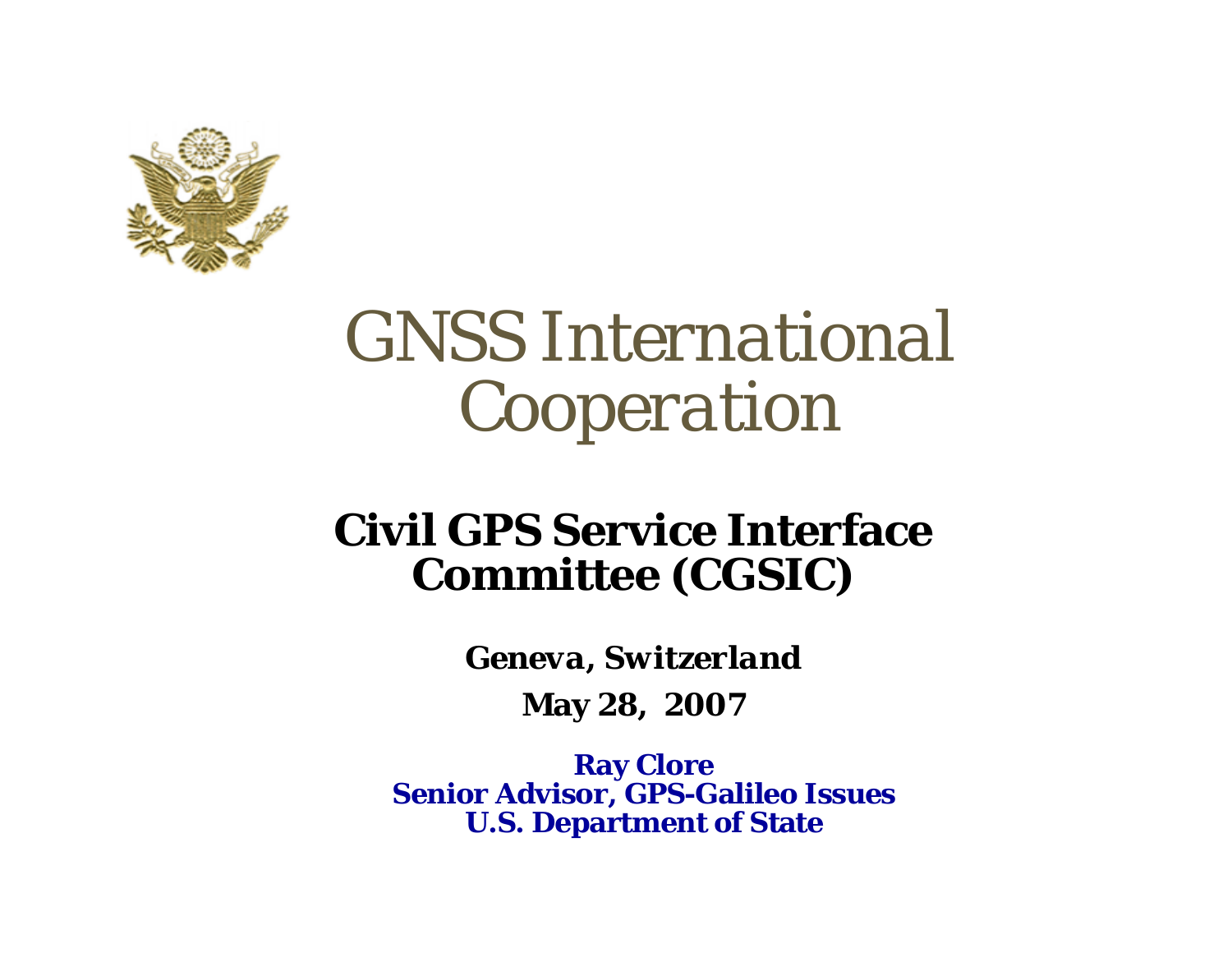



- Global Trends
- $\bullet$ GPS: Global Public Service
- $\bullet$  International Cooperation
	- Europe (GPS-Galileo)
	- Russia, Japan, India, Others
	- International Committee on Global Navigation Satellite Systems (ICG)
- $\bullet$ Summary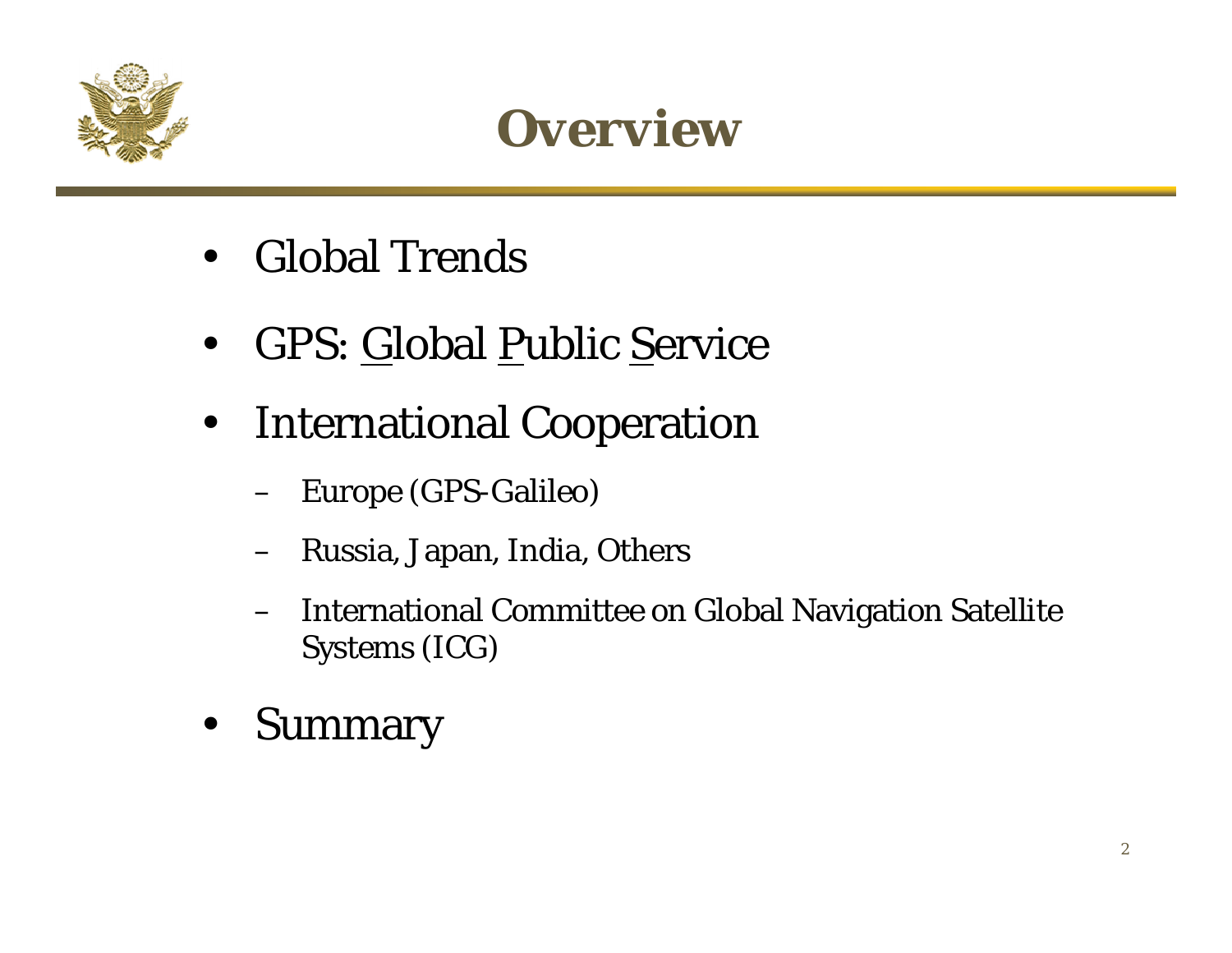

- Continued rapid expansion of GNSS use around the world
- Accelerated development of new civil applications for GNSS
- New systems being built or planned; number of space-based signal providers will grow from two (United States and Russia) at beginning of this decade to six or more by 2020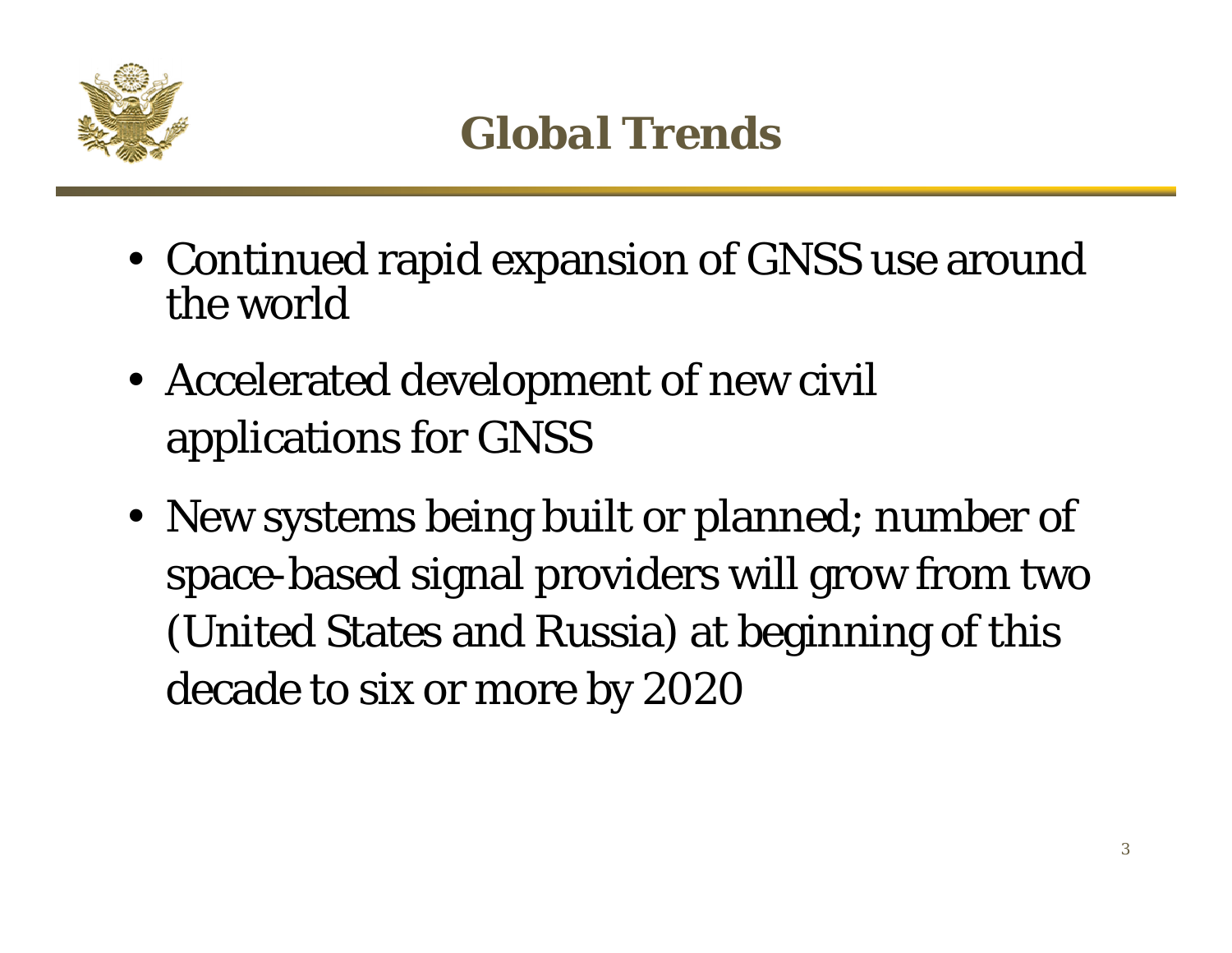

- GPS has become a global utility
	- –Consistent, predictable, dependable performance
	- Commitment to modernization
	- – Public domain documentation and policy continuity are designed to encourage use and innovative applications around the world

Continuing improvement in accuracy, consistently available

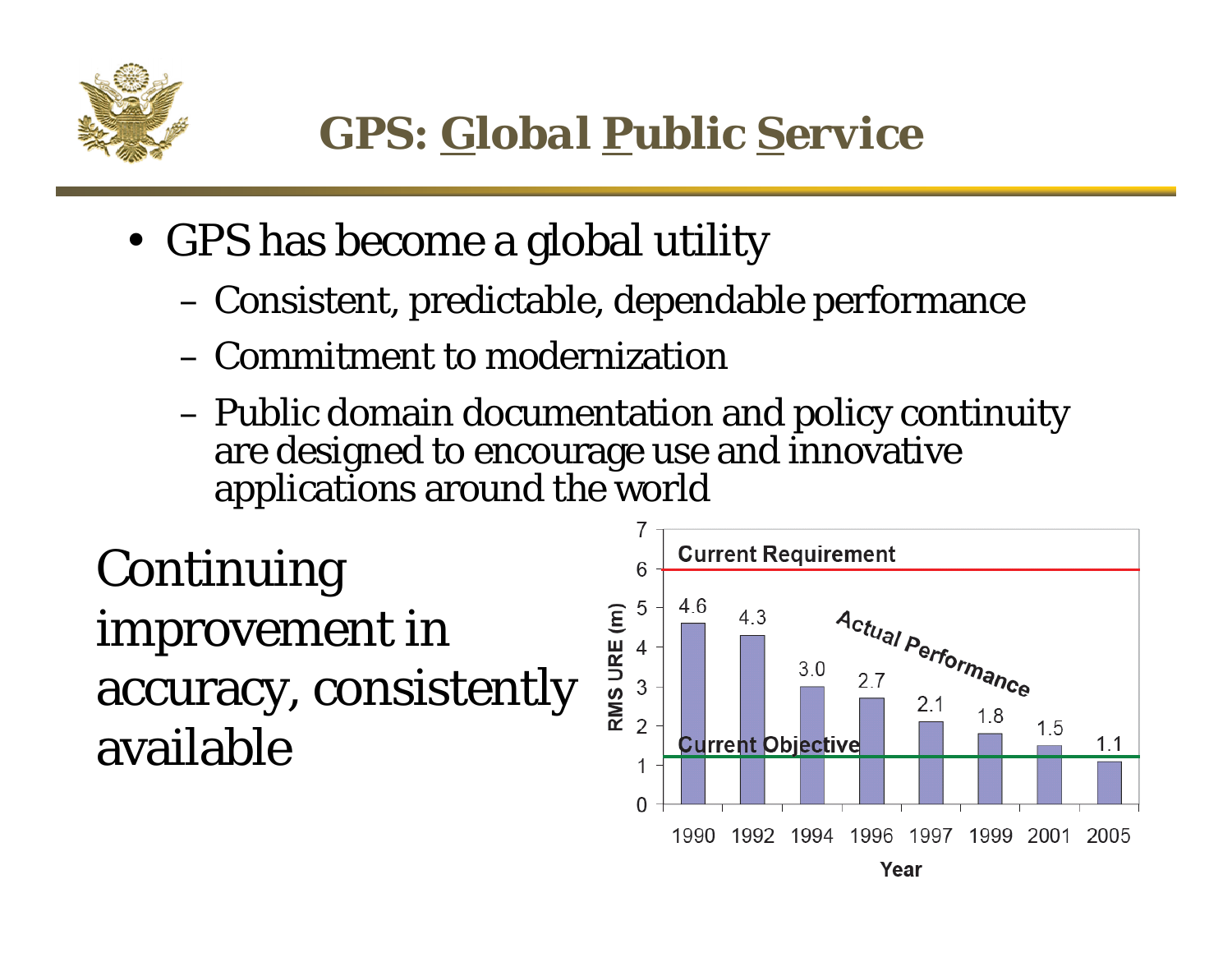

## *International Cooperation*

- • Past decade has been one of intensive diplomacy on GNSS issues
	- 1996 First State Department-led GPS team visits Tokyo
	- 1997 Bid at WRC to share GNSS frequency band with other services narrowly averted
	- 1997 First US-EU discussions on satellite navigation
	- 1998 to present GNSS consultations with more than two dozen countries
- • Positive results of these efforts are beginning to come into view
	- New satellite constellations and regional augmentations systems, while independently owned and operated, are being designed to be compatible and interoperable
	- – Coordination mechanisms are being created to promote interoperability, promote GNSS use, and ensure a level playing field in the global marketplace

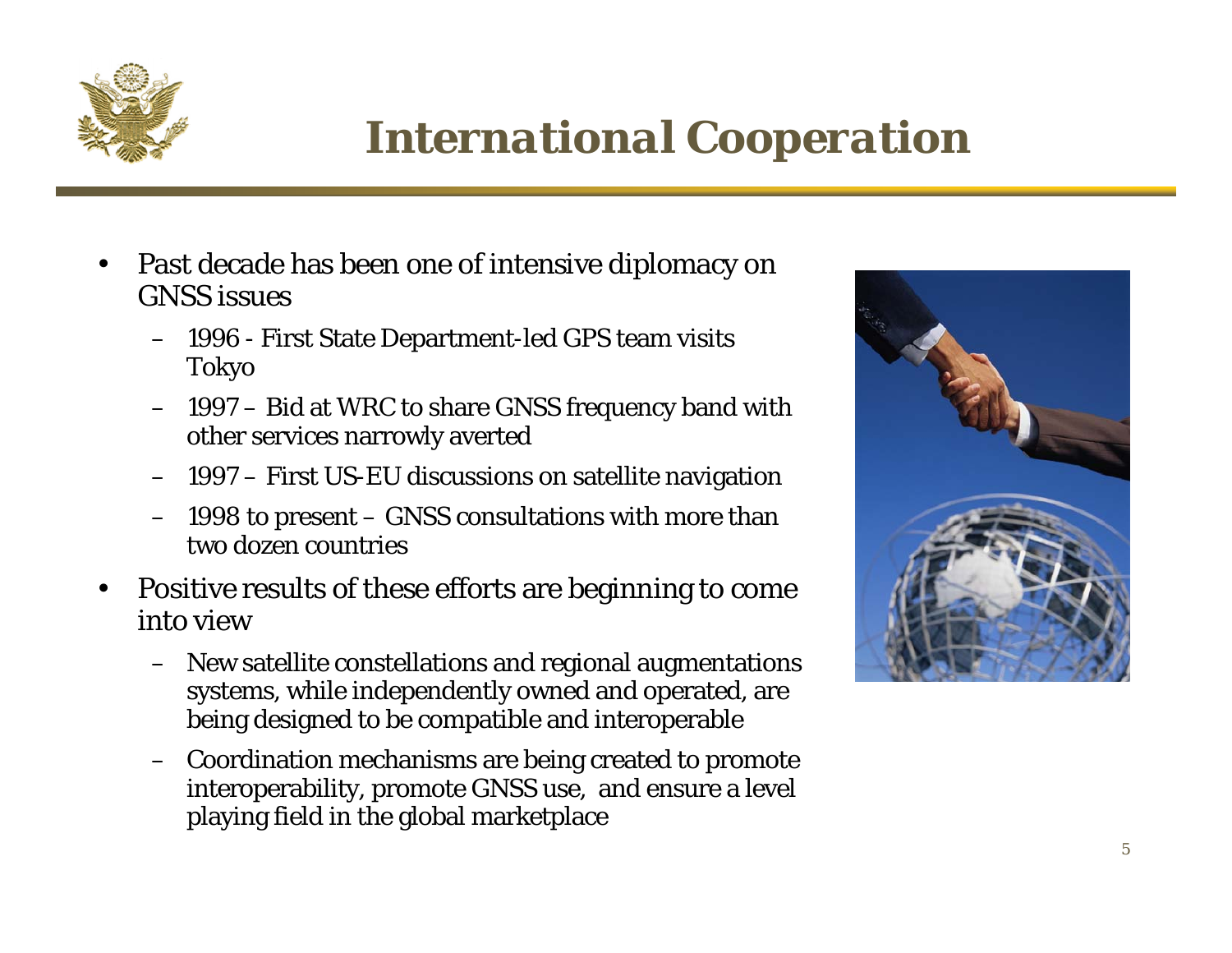

## *GPS-Galileo Cooperation*

- • In 2004, United States and European Community signed landmark agreement on GPS-Galileo cooperation
	- Recognizes importance of compatibility/interoperability for all parties
	- Agreed to spectrally separate signals for military and civilian services
	- Agreed to implement a common, open, civil signal on both Galileo and GPS III
- • Working Groups established to continue dialogue:
	- Compatibility & Interoperability
	- Trade & Civil Applications
	- Next-Generation GNSS
	- Security Issues
- • Joint Handout on "GPS and Galileo…Progress Through Partnership" distributed at Munich Summit



June 26, 2004, press conference at U.S.-EU Summit in Ireland (U.S. Sec. of State Colin Powell, Irish Foreign Minister Brian Cowen, EU Vice-President Loyola De Palacio)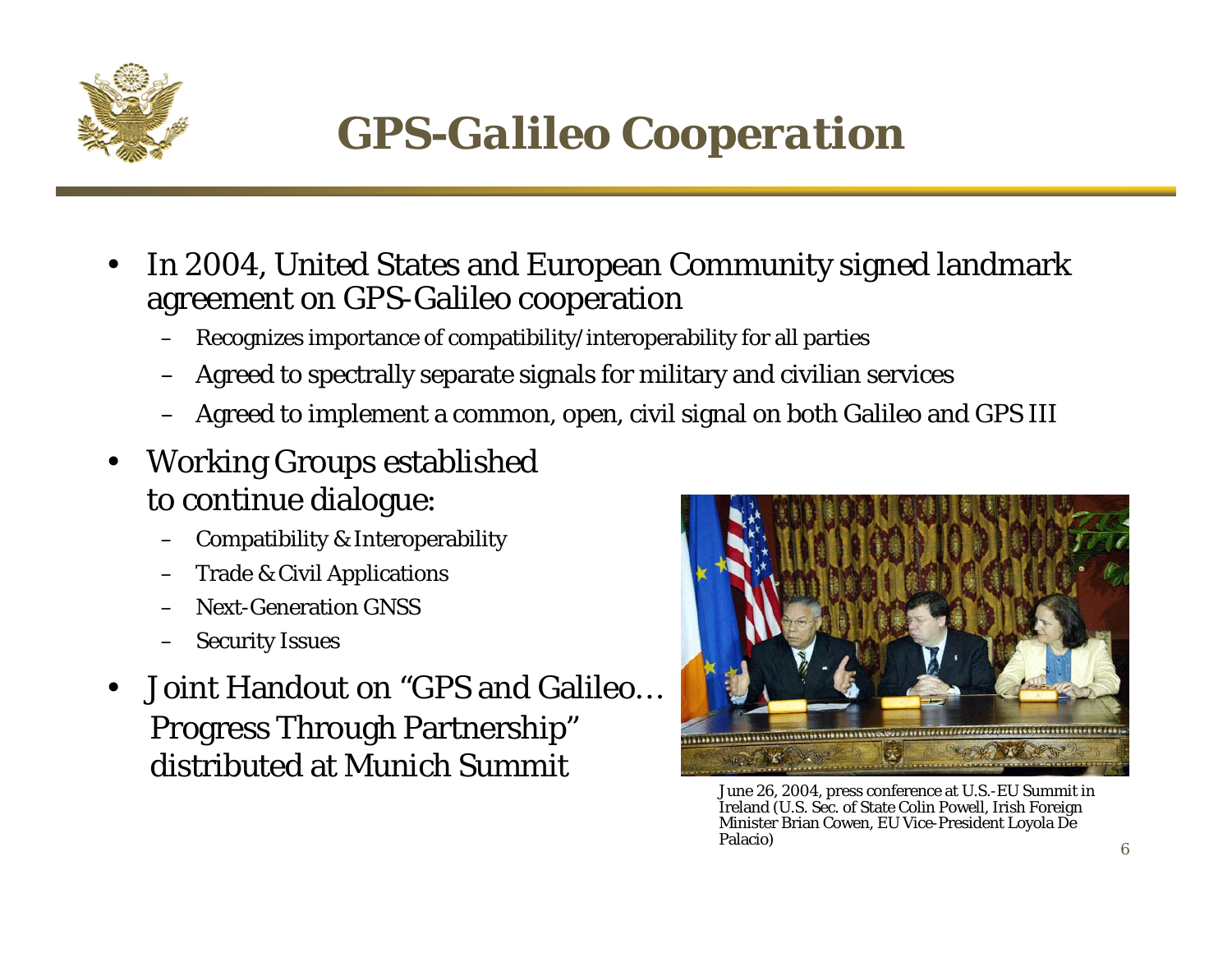

- Discussions on US-Russia agreement on satellite navigation cooperation have been underway since late 2005
	- –Next meeting is planned for second half of 2007
- Working groups are pursuing GPS-GLONASS interoperability
	- – Enhanced PNT availability through common open service civil signals
	- –Cooperative search and rescue capabilities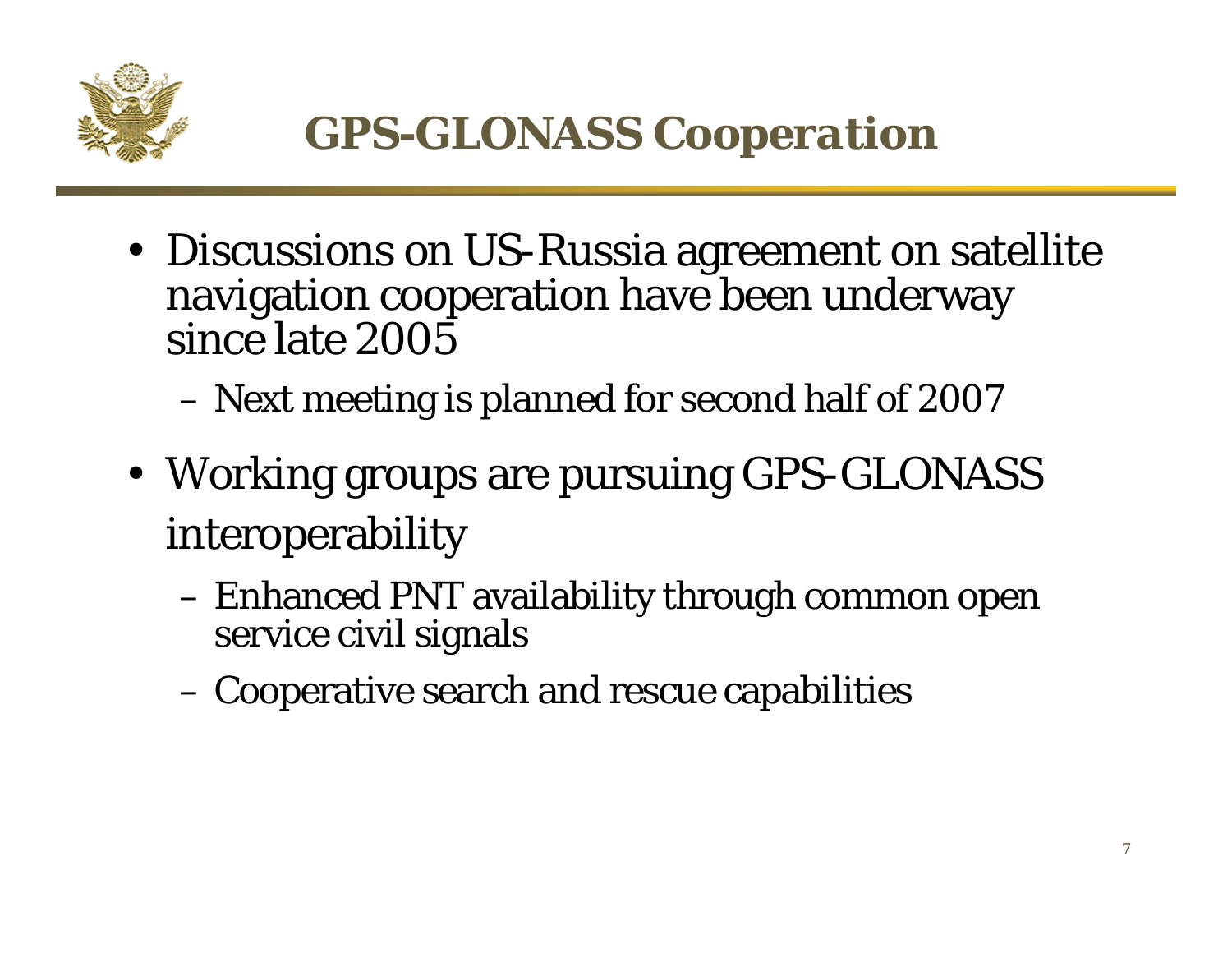

- Japan's status as a world leader in GPS applications and user equipment makes it an important partner
- Policy consultations and technical meetings on GPS cooperation have been held since 1996<br>between the United States and Japan
- Discussion topics include Japan's regional<br>augmentation system (MSAS) and Interoperability between GPS and Japan's planned Quasi-Zenith Satellite System (QZSS)
- Latest annual plenary and technical working group meetings held May 23-24, 2007, in Washington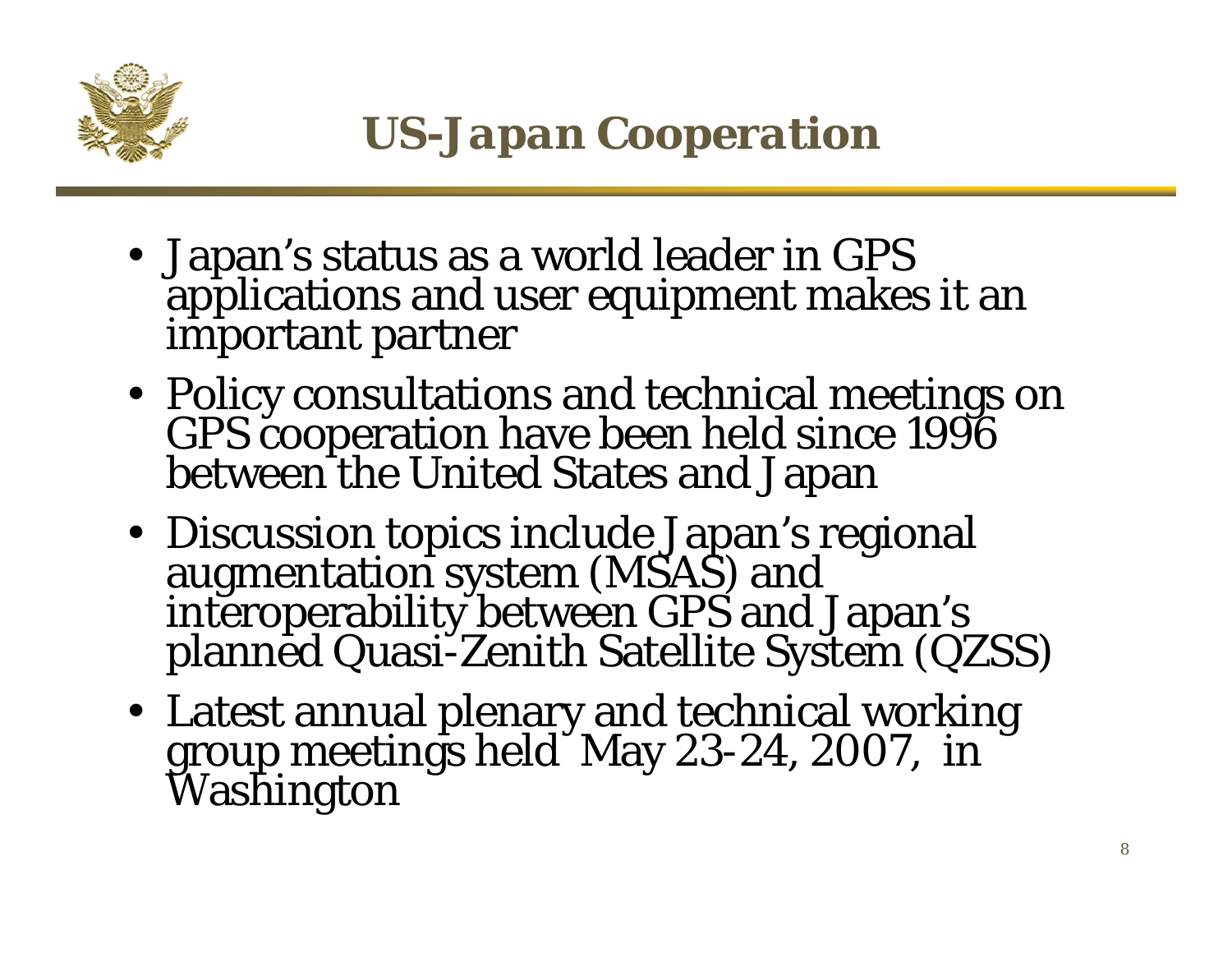

- Policy and technical consultations on GPS cooperation have been held since 2005 between the US and India
- One aim: ensure interoperability between GPS augmentation system WAAS and India's planned GAGAN augmentation system based on GPS
- Another important topic is research into ionospheric distortion and solutions
- US-India Joint Statement on GNSS Cooperation issued in February 2007 in Washington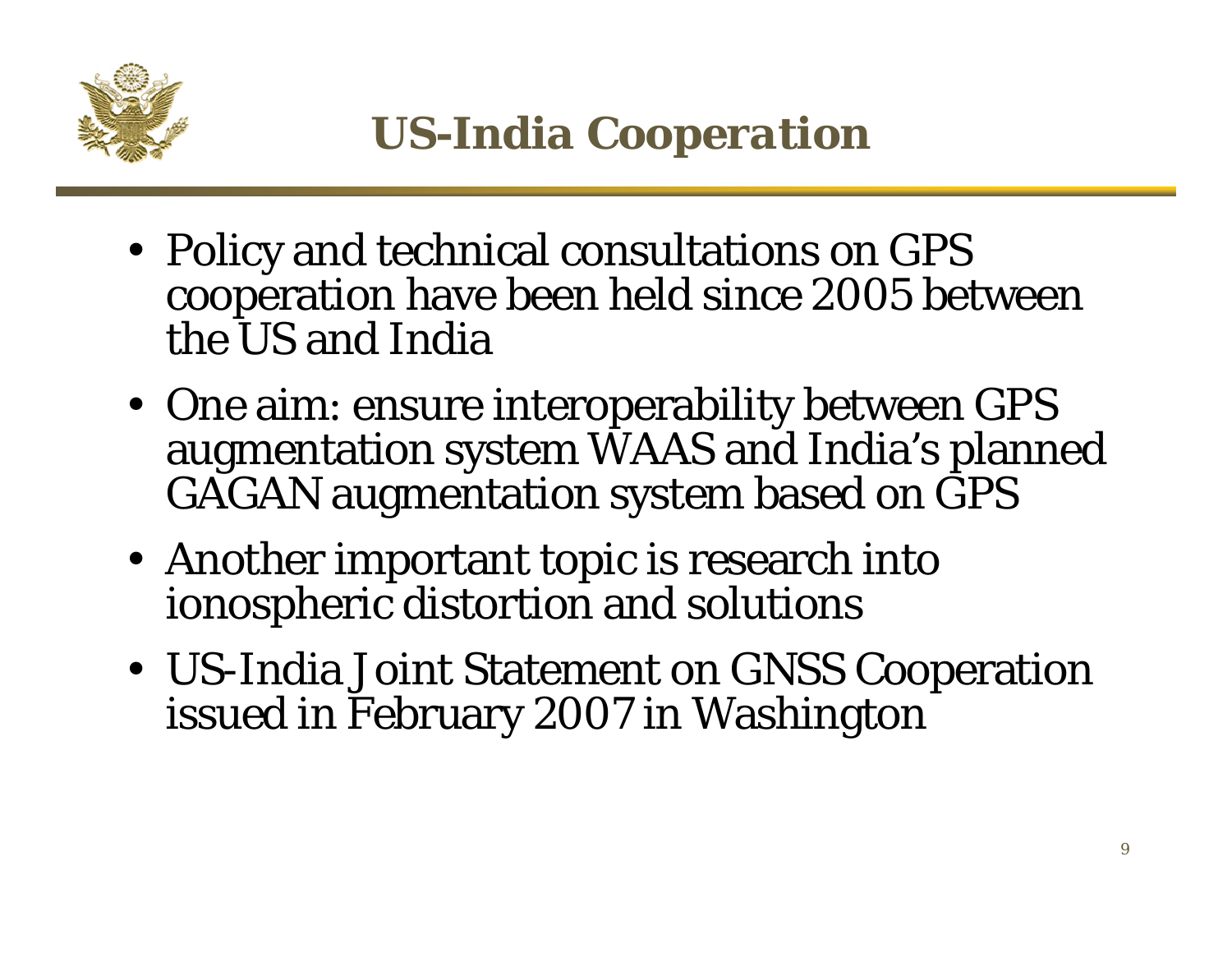

- US and Australia signed Joint Delegation Statement on Civil GPS Cooperation in April 2007
- Developing enhanced mechanisms for notification of GPS satellite operational changes
- Promoting studies on compatibility and interoperability of GPS augmentation systems in the US and Australia
- Support for international mechanisms to promote use of GNSS such as the International Committee on GNSS (ICG)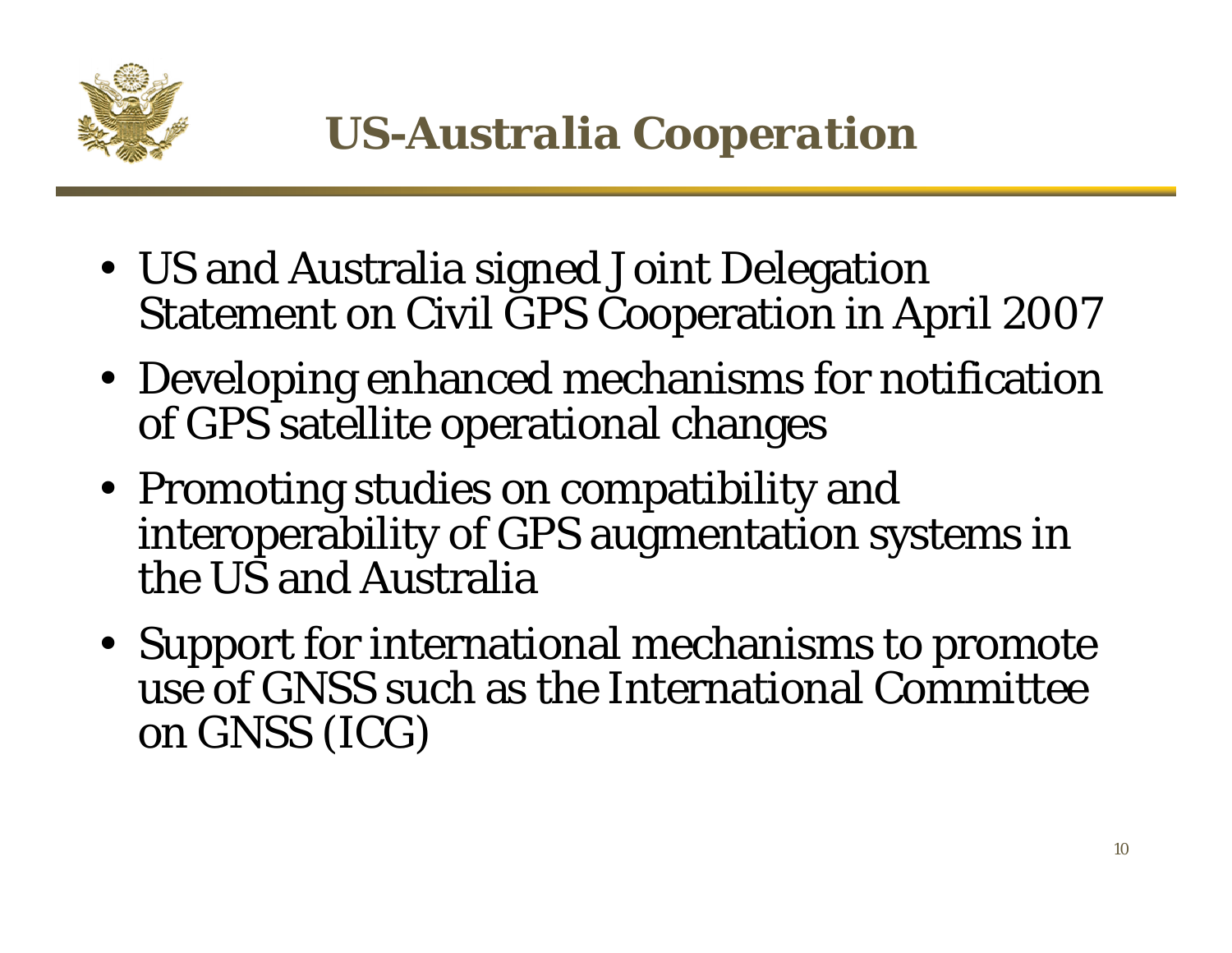

## *International Committee on GNSS (ICG)*

- Emerged from 3rd UNISPACE Conference held in 1999
- Promote GNSS use, particularly in developing countries
- Encourage compatibility and interoperability among global and regional systems
- Unique mix of GNSS providers (US, EU, Russia, Japan, China, India) and international user groups

–Focal point for international information exchange

- First meeting held in Vienna in November 2006
	- – Agreed on terms of reference, work plan, and concept of "GNSS Providers Forum" to address common issues
- Next meeting in September 2007 in Bangalore, India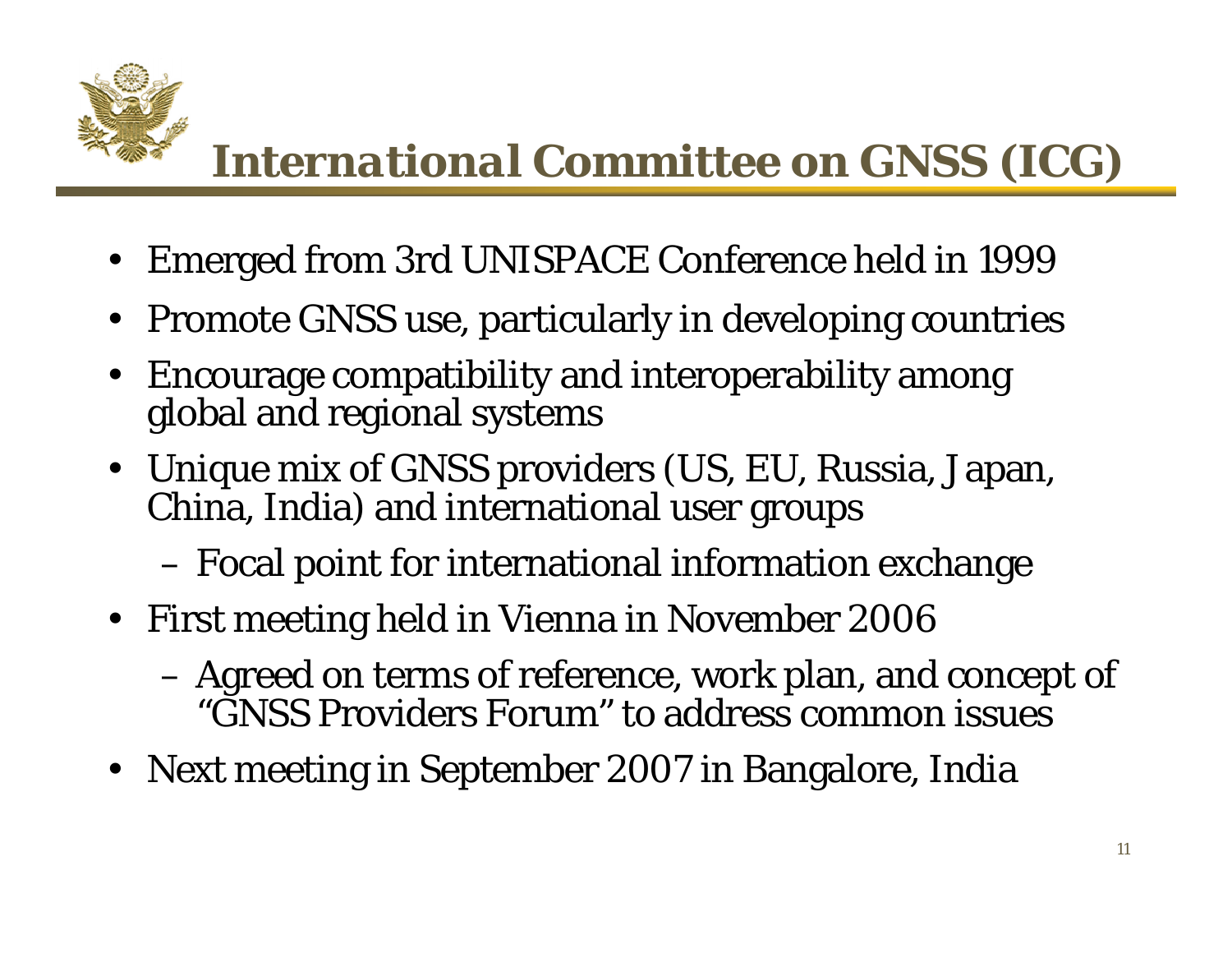

- As new space-based GNSS are emerging globally, interoperability is the key to "success for all"
- Civil GPS modernization will meet growing demands to enhance its performance
- ICG will address GNSS providers and users' concerns; active participation in the ICG Work Plan implementation will be the key to addressing common issues
- United States intends to continue to improve GPS's performance and look for new<br>opportunities to enhance GNSS cooperation with<br>other nations